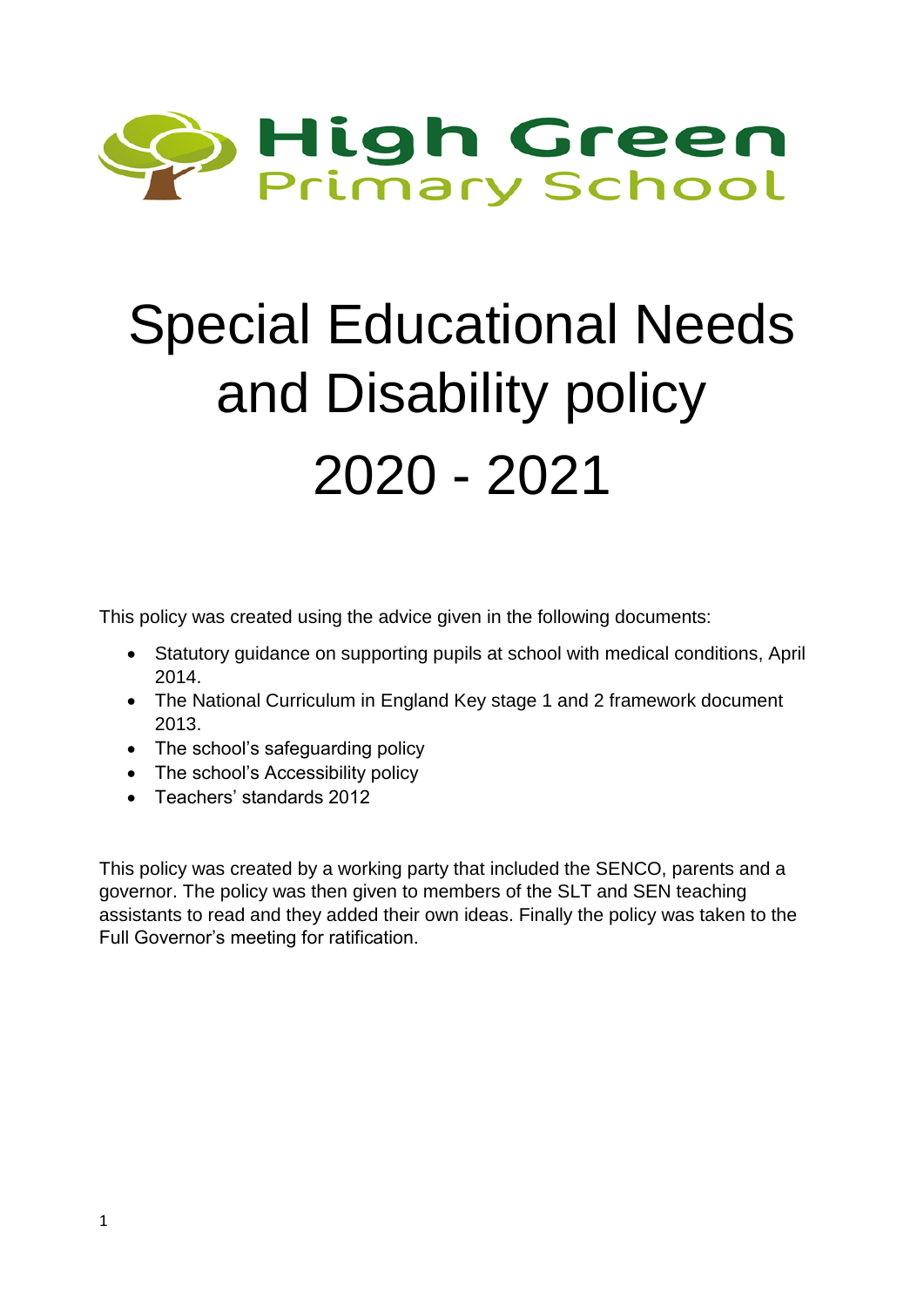## **SECTION 1**

**SENCO**: Mrs Michele Jones

**Contact number**: 0114 2848264.

**Email**: [jonesm@highgreen.sheffield.sch.uk](mailto:jonesm@highgreen.sheffield.sch.uk)

Mrs Jones holds the Post Graduate certificate in SEN Co-ordination and is a member of the Senior Leadership team.

#### **Our beliefs**

High Green Primary School is committed to provide high quality education that is tailored to the needs of all pupils. We believe that all children, including those identified as having Special Educational Needs, are entitled to a broad and balanced curriculum, both academic and social. They are also entitled to a curriculum that is accessible to them and should be able to access all parts of school life and be valued.

We try to eliminate prejudice and discrimination and have built an environment where children can reach their full potential and feel safe.

High Green is an Inclusive School. We continually develop a culture of policies and practices that ensure we include all learners. We promote a sense of community and belonging and offer new opportunities for learners who may have previously experienced difficulties. This means that all learners are taught in a way that is mindful of their needs and varied life experiences. Every teacher is a teacher of every child in their class, including those with SEND.

We are particularly mindful of the provision, progress and achievement of the following groups of learners:

- Learners with Special Educational Needs.
- Learners with English as a second language. (EAL)
- Learners who have physical disabilities.
- Learners who have been identified as gifted and talented.
- Learners who are 'looked after' by the local authority.
- Learners who are disadvantaged and vulnerable.
- Minority and ethnic faith groups such as asylum seekers and refugees.

This policy outlines our provision for children who experience the following barriers to their learning:

- Sensory or physical impairment.
- Cognitive/ learning difficulties.
- Emotional or social difficulties.
- Environmental factors.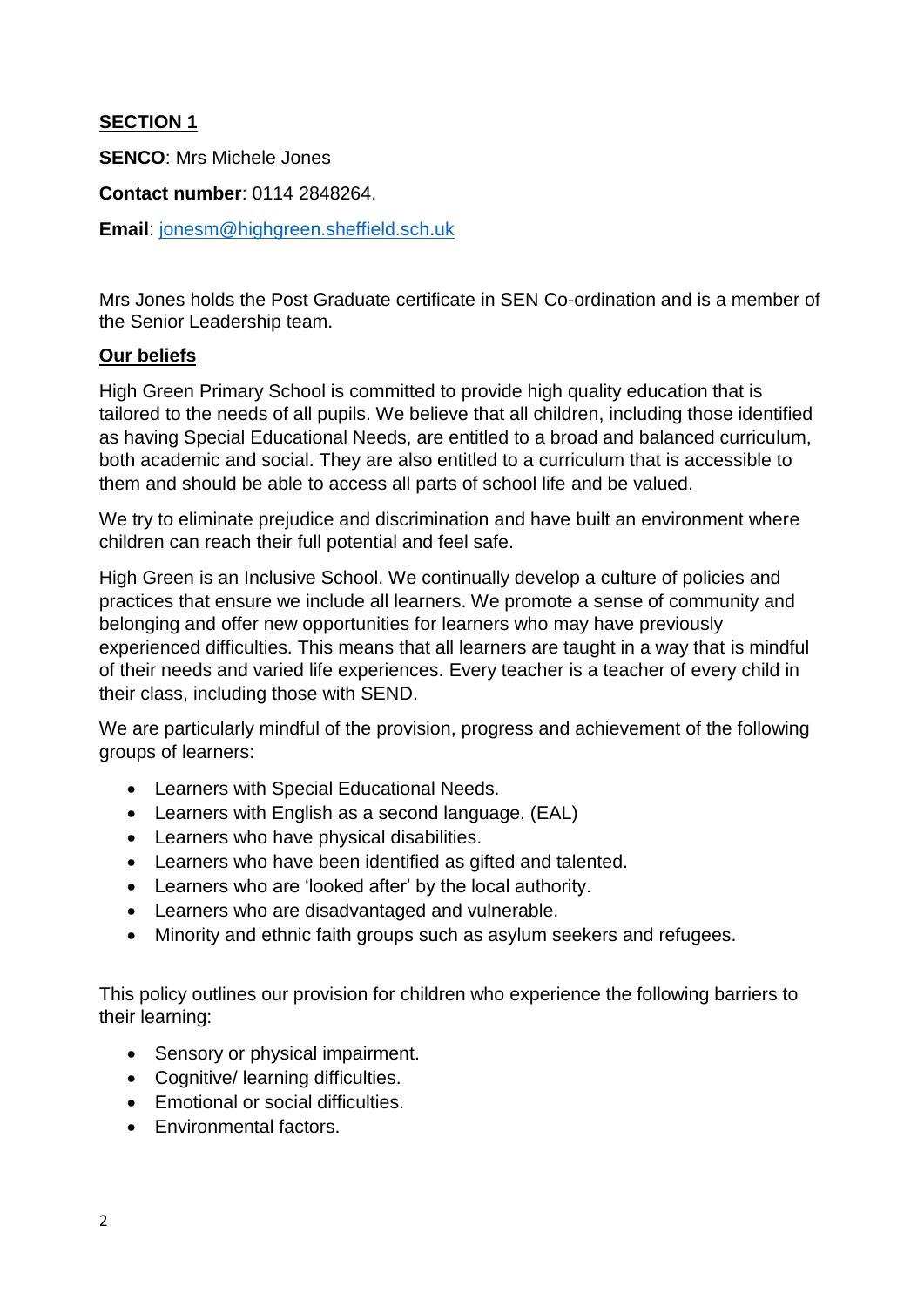We understand that children learn at different rates and therefore their progress and achievement varies. We also believe that many pupils may experience difficulties that affect their learning at some point in their school careers. These difficulties can be long or short-term.

Our main aim is to identify these needs as soon as possible and make reasonable adjustments to ensure that the barriers to learning are reduced as much as possible. This ensures that all learners are able to access the whole of school life at High Green.

## **SECTION 2**

## **Aims**

At High Green Primary School we aim to provide high quality, well differentiated learning that is tailored to the individual needs of all children. We want to raise the aspirations and expectations of all learners, including those with Special Educational Needs and Disabilities and to focus on the outcomes that the children and their families want them to achieve. Although we provide extra support as necessary, this is not the main focus of our aims.

#### **Objectives**

- 1. To identify and provide for those children who have special educational and additional needs.
- 2. To work within the guidance provided by the Special Educational Needs and Disability Code of Practice 2014.
- 3. To operate a 'whole pupil, whole school' approach to the management and provision of support for Special Educational Needs.
- 4. To provide a Special Educational Needs Co-ordinator (SENCO), who will be responsible for over-seeing the SEND policy and the provision for all learners with SEND within school.
- 5. To provide support and advice for all staff working with children with Special Educational Needs.
- 6. To ensure that all parents/ carers know who is responsible for supporting their children.
- 7. To ensure that all parents know what Special Educational Needs are and how they can access support.
- 8. To ensure that all children with EAL have the correct support straight away.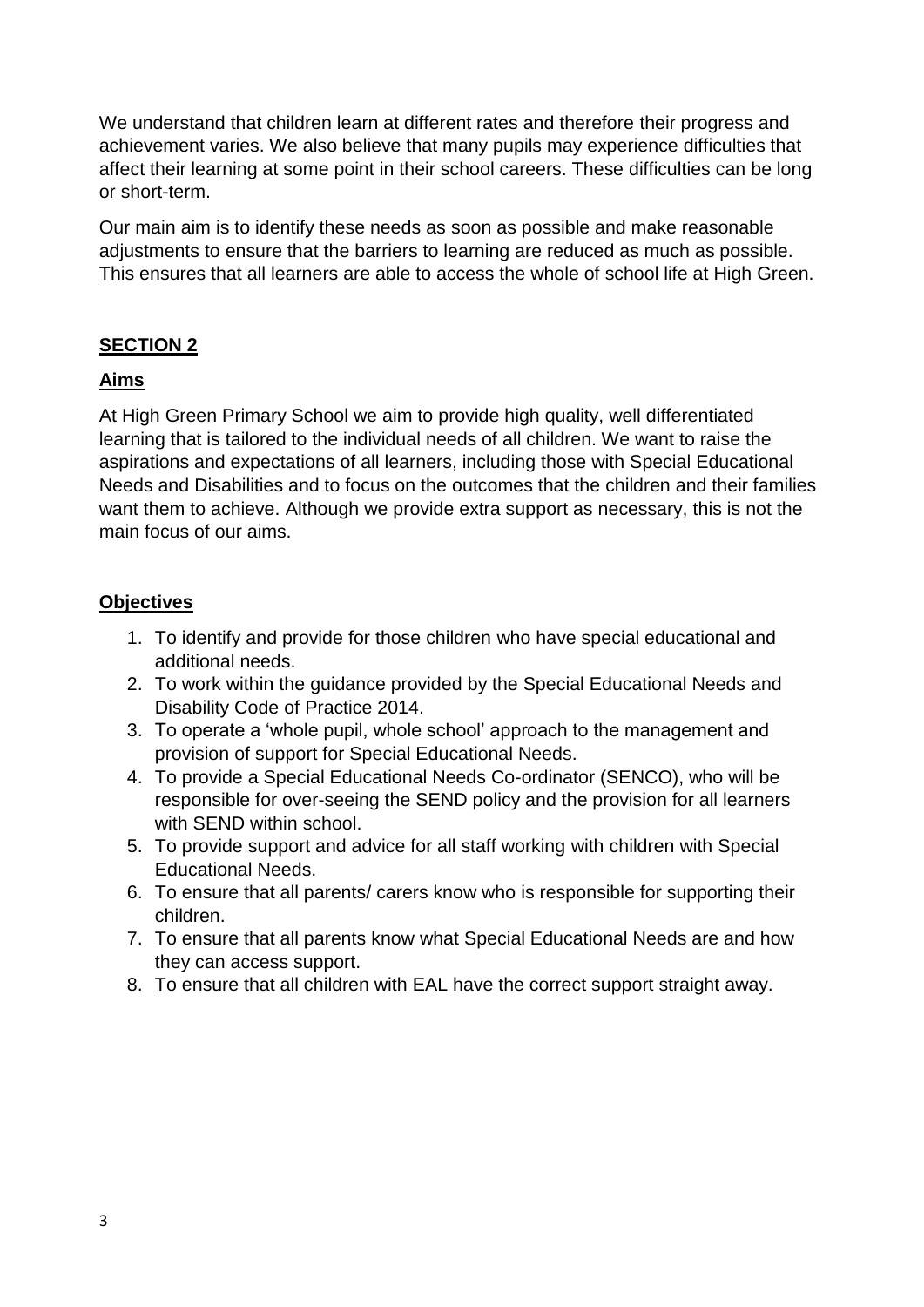# **SECTION 3**

# **Identifying Special Educational Needs (SEN)**

The SEND Code of Practice 2014 describes the 4 broad categories of need:

- Communication and interaction
- Cognition and learning
- Social, mental and emotional health
- Sensory and/ or physical

The purpose of identification is to identify what action needs to be taken in order to meet the needs of the child. At High Green Primary School we identify the needs of the whole child, not just the educational needs.

The following are not considered to be SEN but may impact on progress and attainment.

- Disability.
- Attendance and Punctuality.
- Health and welfare.
- EAL.
- Being in receipt of a Pupil Premium grant.
- Being a Looked After Child.
- Being a child of a serviceman/ servicewoman.
- Being a child of a parent in prison.
- Being a child of a parent who works away from home for long periods.
- Being a child of a parent who has a long-term illness.

## **SECTION 4: a graduated approach**

Children will only be classed as having a special educational need if they fail to make adequate progress, despite differentiated work, quality first teaching and interventions.

Teachers are responsible and accountable for the progress and development of the children in their class, including where pupils access support from teaching assistants or specialist staff.

High quality teaching, differentiated for individual children, is the first step in responding to children who have, or may have SEN. Additional support and intervention cannot compensate for a lack of good quality teaching.

Teachers update their assessments every month and these are recorded on the Classroom Monitor system. The progress of every child in school is monitored at this time and groups of vulnerable children are identified if they do not make expected progress. From this data, every half term, the class teachers participate in Pupil Progress meetings, where children are identified whose progress is not adequate and interventions are planned.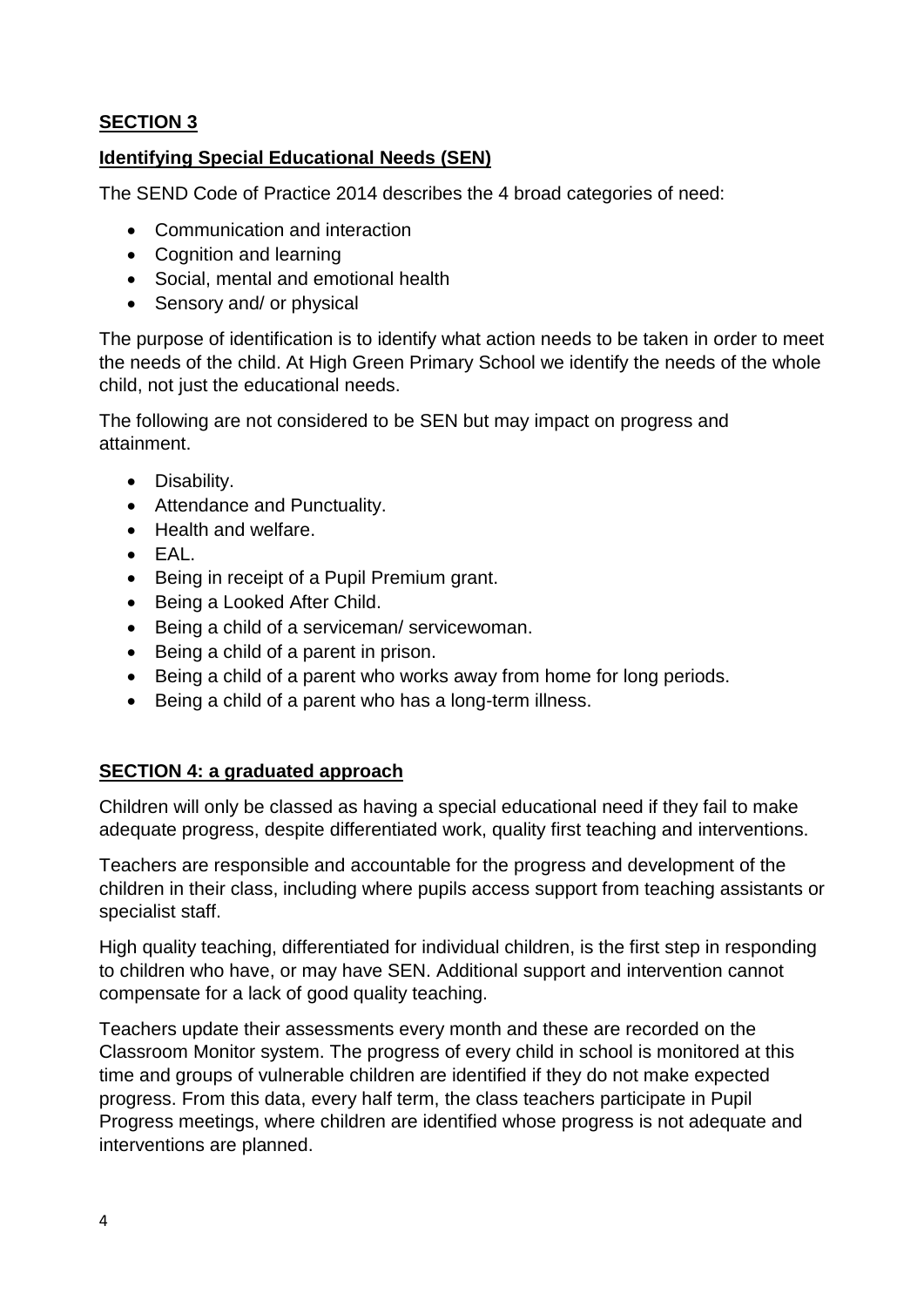Teachers are aware of many of the strategies to identify children with SEN following training and discussion with the SENCO. There will be regular meetings between SEN TAs, if applicable to discuss the interventions and support needed by the children they are working with. Communication is vital to ensure the best outcomes for the children. Parents will be given regular feedback on the interventions that their child is receiving. The information that they will be given is:

- The intervention that their child is going to receive, its purpose and what outcomes are expected.
- The progress of their child.
- What next?

Parents' views should be sought at every opportunity.

If a child is still unable to make adequate progress, with quality first teaching and extra support and intervention, then the teacher and SENCO will discuss their concerns with the parents/ carers of that child. If the parents are in agreement, the child will be placed on the school's Special Educational Needs register at School Support level. (SS) The children will be asked how they feel about school and how they think they are doing. Their views will be important in deciding what the next steps should be.

For higher level needs, we may need to draw on more specialised assessments from external agencies and professionals. (E.g. Educational psychologists, learning support services.) Before we do this there will be a full discussion with the child's parents so that they fully understand the reason for the assessment and give their consent for it to take place. Parents will be asked to give written consent for these referrals.

If, after 2-3 cycles of plan, implement, review of children's needs and interventions, it may be necessary to complete a My Plan. This document looks in more detail at the child, their family, needs and the outcomes that both family and professionals involved agree. Children's opinions are sought, where appropriate. The My Plan will be reviewed termly.

If agreed by professionals, it may be necessary to request an EHC plan (Education Health and Care) assessment.

## **Section 5: Managing Pupils needs on the SEN register**

The needs of children on the SEN register are managed and co-ordinated by the SENCO in conjunction with the class teacher, teaching assistants, parents and the children. The register is kept electronically and in paper form by the SENCO. It is updated every time there are changes to the support of the children.

Children who are on the register will have a termly SEN review meeting. Parents, teacher, teaching assistant and any relevant external agencies will be invited to these meetings. The child's progress, attainment, strengths and areas to be developed will be discussed by all of these parties. At the moment, the views of the child are sought in written form with the support of an adult in school or parent. If appropriate, older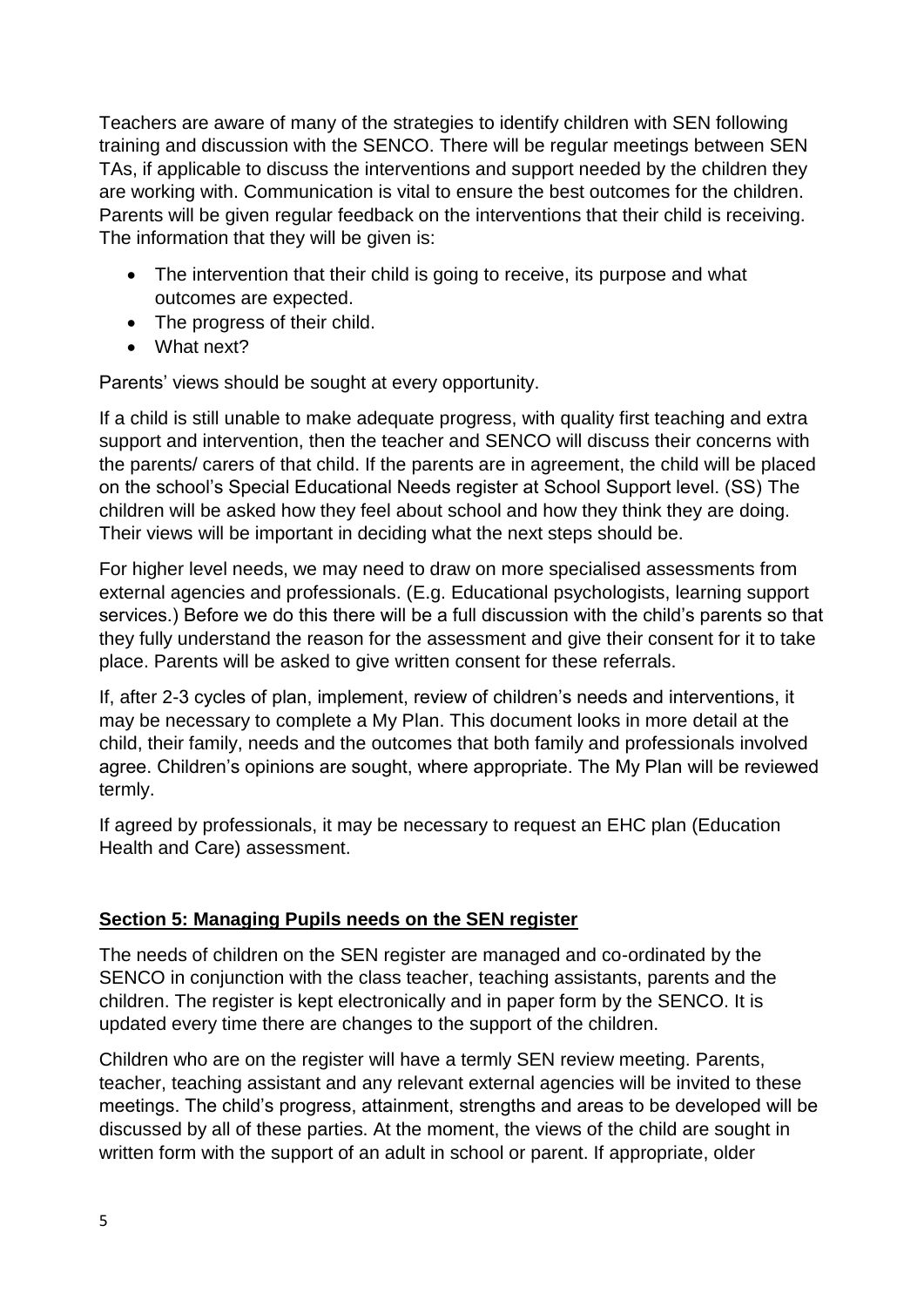children will be included into part of the meeting, although it should be remembered that this could be an extremely frightening experience for a child.

Outcomes are agreed and plans put in place to not only achieve the outcomes, but to meet needs identified by the Pupil Progress meetings.

High Green Primary School buys into the Learning Support Service and the Educational Psychology Support Service. We are part of the Locality A SEN team. As part of this contract, we are allocated a certain amount of visits to support our work with the children. Any visits above those allocated are funded by the school budget but we only request support when it is absolutely necessary. We will not refer children to outside agencies unless we have the full support of parents/ carers.

We assess our children against the Sheffield Support Grids. These are submitted to Locality A and then moderated in school. Once levels have been agreed, further funding is given to the school for children with levels 3, 4 and 5. This funding is used to provide extra TA support to children with SEND in class.

#### **Criteria for exiting the SEN register.**

As stated previously, children on the SEN register will have an SEN review every term. If it is agreed by all parties involved that the child is now making expected progress and no longer needs additional support, over and above other children, then the parents will sign a form agreeing for the child to be removed from the register.

## **SECTION 6: Supporting pupils and families.**

High Green Primary School has contributed to the Sheffield Local Authority Local Offer. The information on the Local Offer can be found at the following web address: <http://www.sheffielddirectory.org.uk/kb5/sheffield/fsd/localoffer.page>

It is a statutory requirement laid out in the SEN Code of Practice 2014 that the school provides an SEN Information Report on their website. High Green Primary School has the SEN Information report on their new website.

The admission arrangements to High Green Primary School can be found on the school's website.

Children with SEN will be entered into SATs at Year 2 and 6. Extra time, an adult reader and/ or scribe will be arranged following an application to the examination board. If they are found to meet the criteria then all arrangements will be made to ensure that they are able to access the tests.

Transition is movement between year groups, from nursery to Primary school and from Primary to Secondary school. We believe it is important to ensure smooth transitions so that the needs of children with SEN are met continuously. Links are made between Nursery, parents and High Green to discuss the needs of the children and ensure that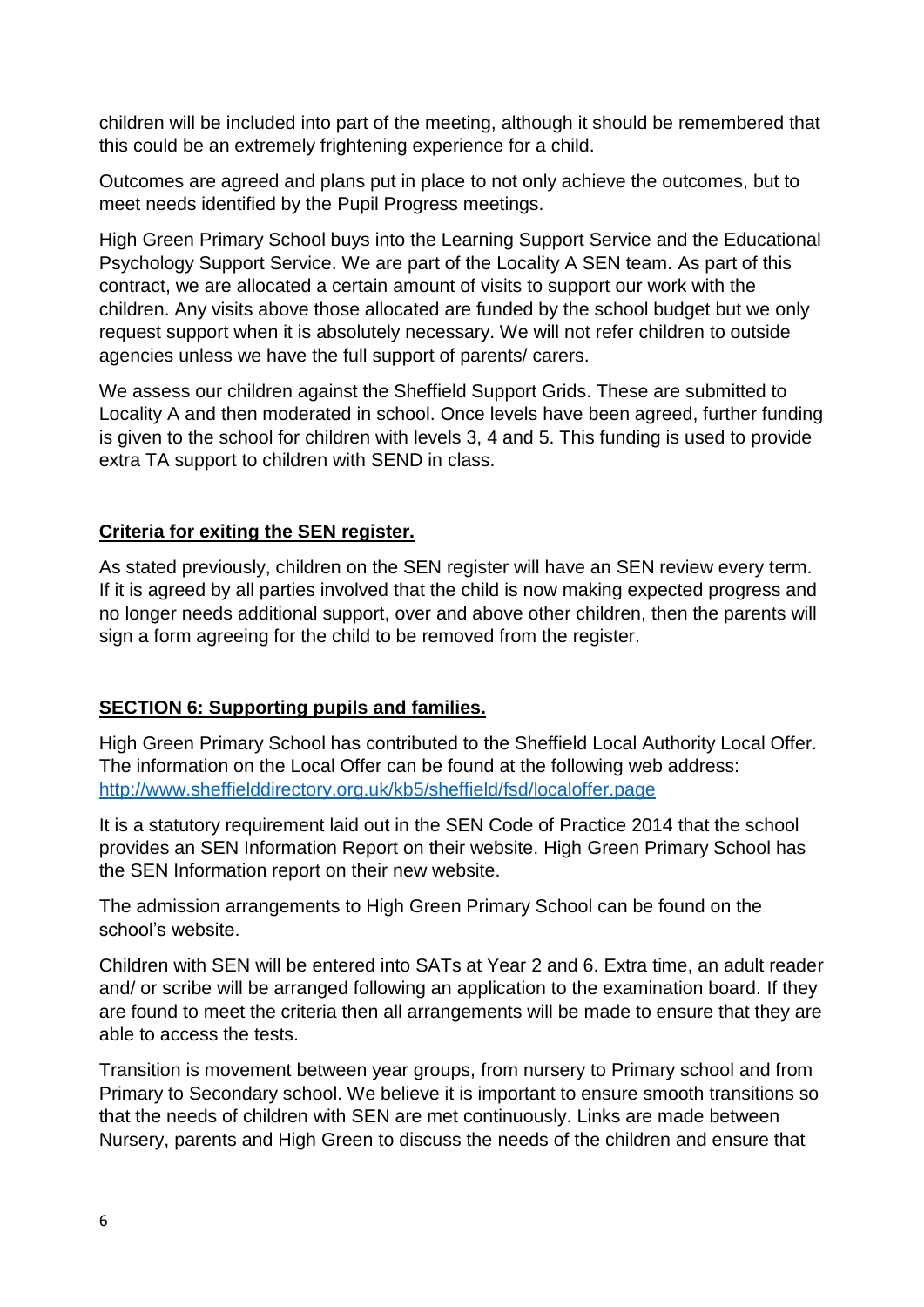additional equipment and resources are in place prior to their entering school. Plans will be in place for support as well.

Towards the end of the first half of the summer term, a meeting will be held between teaching assistants, parents and the present and next class teacher to discuss the child in detail. This will ensure that adjustments, support and interventions are in place from the beginning of the autumn term. The child will be able to meet the new teacher/ teaching assistant over the final half term of the school year if necessary so that they feel comfortable when they begin in September.

Transition from High Green to secondary schools begins in the spring term in year 6. The SENCO from the new school will be invited to the review in the spring term after the decision about placement has been made. Close links are made and support in year 7 can be implemented as soon as they enter the school. All children will attend transition sessions at their new school but extra transition is offered both by the secondary school and High Green. All documentation pertaining to the needs of the children will be transferred to the secondary school.

Please find the school's policy on managing the medical conditions of children in school on the website.

Contact details for external agencies:

Educational Psychology: 0114 2506800

Speech and Language therapy: 0114 2262333

Sheffield Fusion Teaching Alliance (Learning support): 0114 2509756

Hearing Impaired Service: 0114 2736410

Visually Impaired service: 0114 2941201

The Ryegate Children's Centre: 0114 2717000

North MAST team: 01142 2331189

## **SECTION 7: Supporting pupils at school with medical conditions.**

The school recognises that pupils at High Green with medical conditions should be properly supported so that they have full access to education, including school trips and physical education. Some children with medical conditions may be disabled and where this is the case, the school will comply with its duties under the Equality Act 2010.

Some children may also have special educational needs and may have a statement or Education, Health and Care (EHC) plan. These bring together health and social care needs, as well as their special education provision and the SEND Code of Practice (2014) is followed.

Please see the school's Care of Children with Medical conditions 2015 for arrangements in school to support pupils.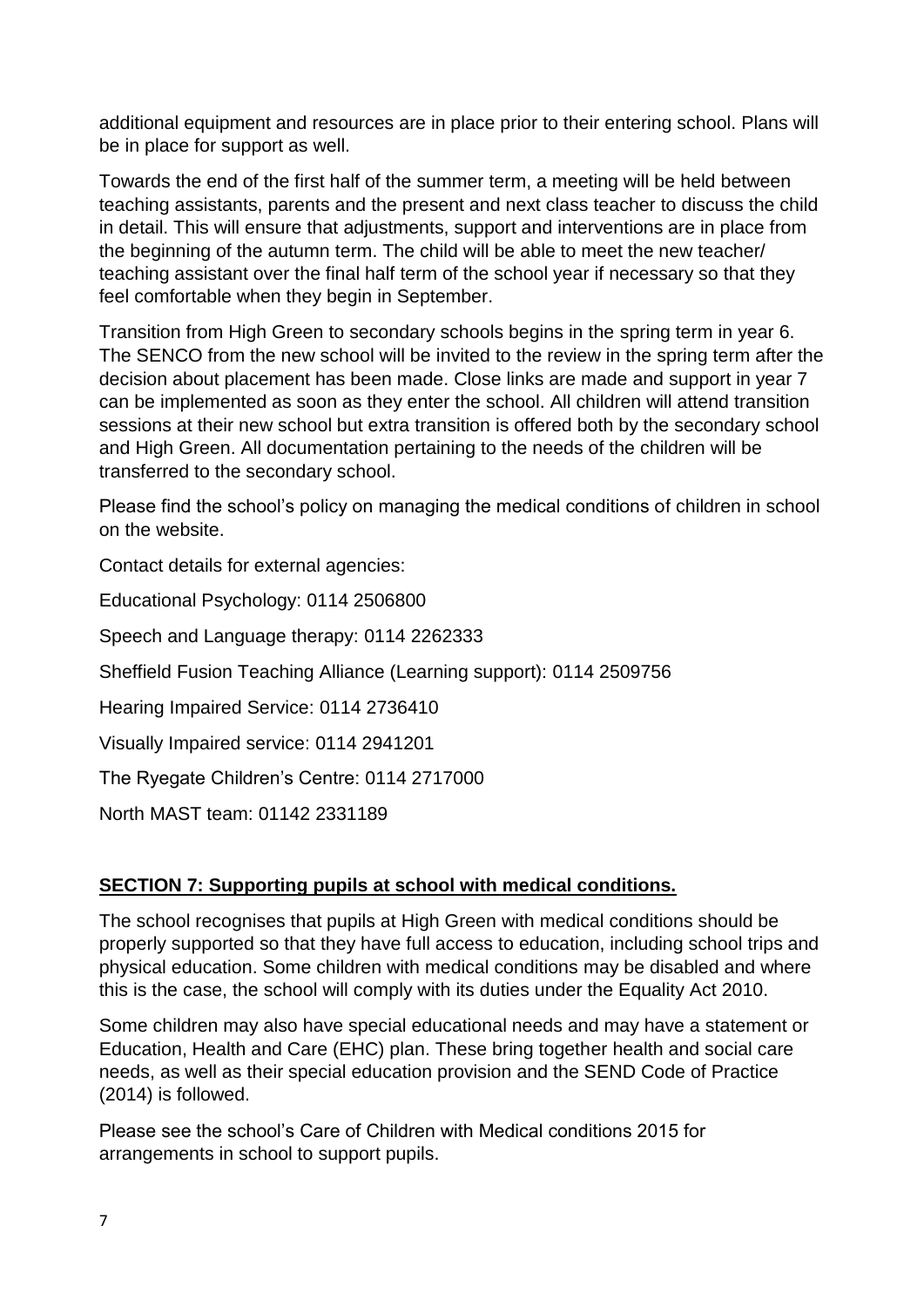## **Section 8: Monitoring and evaluation of SEND**

At High Green Primary School we have termly SEN review meetings for every child who has been identified as having additional needs. All parents/ carers are invited to the reviews, at a time to suit them. We also try to get the opinion of the children involved. Also at these meetings are professionals involved in supporting the child and the child's class teacher. At these meetings we discussed the support given to the child and progress made. We specifically ask the parents/ carers for their views on the support given in school.

At High Green Primary School, we do regular classroom support to check that children have concrete apparatus to support their learning as well as other reasonable adjustments. The SENCO and Deputy Headteacher perform drop-in observations to monitor the planning and support for children with SEN. Feedback is given to the class teacher, both verbally and in writing. The SENCO monitors the progress of children with SEN in school by reviewing the Pupil Progress data. This data is recorded monthly.

These actions promote an active process of continual review and improvement of provision for all pupils.

#### **SECTION 9: Training and resources.**

- Support for pupils with SEN is funded through the main school budget.
- The training needs of staff are identified in a variety of ways. The SENCO gave all staff a training audit, asking what their present skills were and what further training they wanted. From that, the training needs were matched to the needs of the children and the school. The SENCO sources training and matches it to personnel. Any new children with additional needs that staff are not trained to support would require further training prior to the child beginning at High Green.
- In order to maintain and develop the quality of teaching and provision to respond to the strengths and needs of all pupils, all staff are encouraged to undertake training and development.
- All teachers and support staff undertake induction on taking up a post and this includes a meeting with the SENCO. The SENCO will explain the systems and structures in place around a school's SEND provision and practice and to discuss the needs of individual pupils.
- The school's SENCO regularly attends the LA SENCO network meetings in order to keep up to date with local and national updates in SEND.
- The school has NASEN membership.
- The SENCO organises parents' meetings and training with outside agencies such as Parent Partnership and the Parent/ Carer Forum.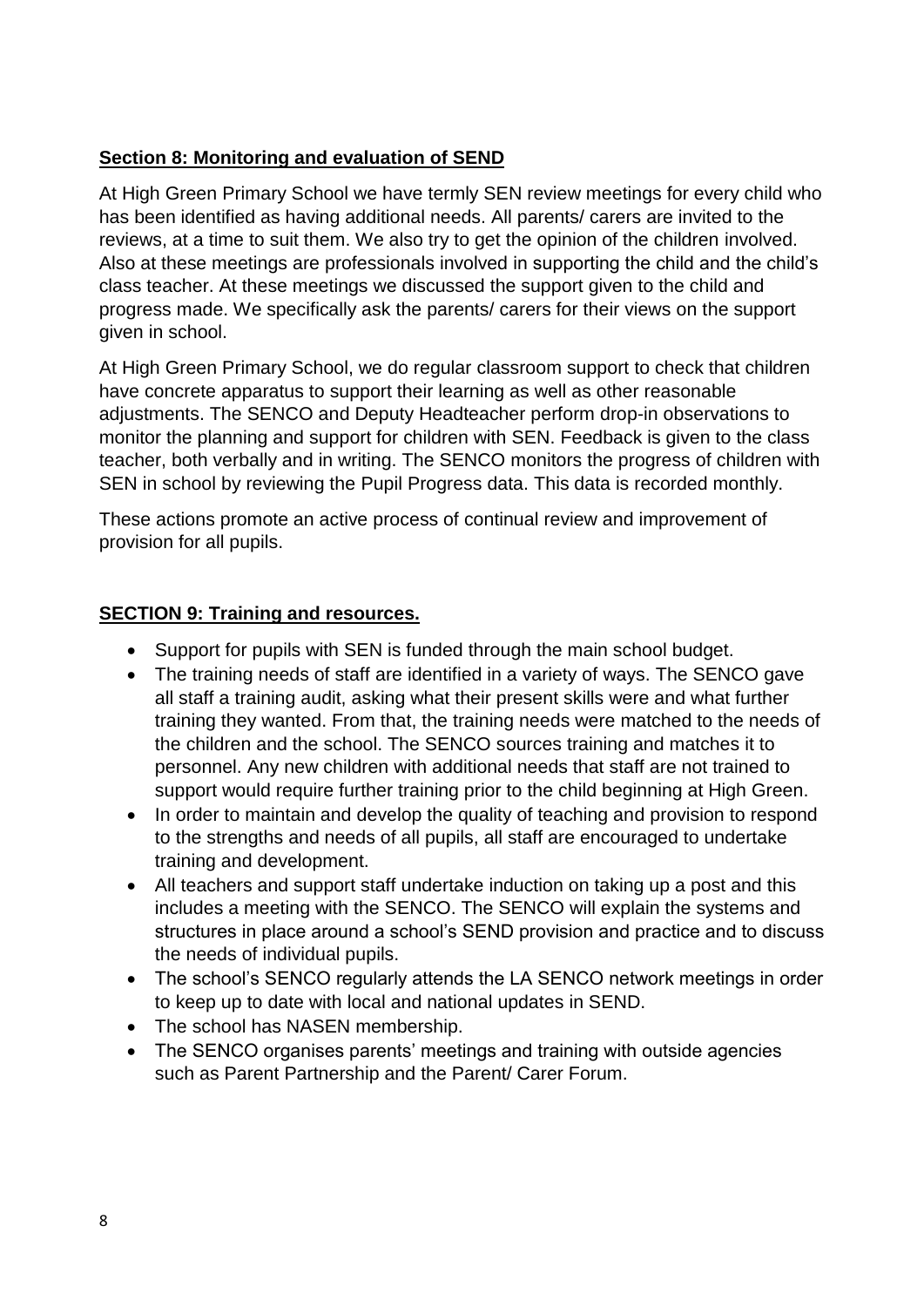## **SECTION 10: Roles and responsibilities**

#### **SEN Governor**

- Developing and maintaining an awareness of special needs provision in the school on behalf of the governing body.
- Understand how the responsibilities for SEN provision are shared within the school.
- Meet the SENCO on a termly basis to gain information about the provision made for pupils with special educational needs and to monitor the implementation of the SEND policy.
- Discuss with school staff the outcomes of the school's monitoring and evaluation of the provision made for pupils with special educational needs.
- Observe first-hand what happens in school both inside and outside the classroom to ensure that SEN pupils are actively involved in all aspects of school life.
- Take opportunities to meet and talk with parents of SEN children.
- Keep informed about developments in the area of special educational needs, nationally, locally and within the school.

#### **SEN teaching assistants**

- To deliver lessons, planned for by class teachers to the children they are working with.
- To report progress and achievement to the class teacher, SENCO and parents.
- To make resources and other reasonable adjustments to support pupils they are working with.
- To deliver interventions to support the progress of children with SEND.
- To report to class teachers, SENCO and parents on the effectiveness of those interventions.
- To offer training to other school staff who are working with pupils with SEND.

#### **Parents**

Parents should work with school staff to ensure that the support their child has is the most appropriate and effective that it can be. They should try to attend SEN reviews and give their views on the SEN support their child is receiving.

#### **School contacts:**

The Headteacher, Diane Smales, is the Child Protection Liaison Teacher. She can be contacted at [headteacher@highgreen.sheffield.sch.uk](mailto:headteacher@highgreen.sheffield.sch.uk)

The member of staff with responsibility for Vulnerable/Looked After children is Mrs Michele Jones. She can be contacted at [jonesm@highgreen.sheffield.sch.uk](mailto:jonesm@highgreen.sheffield.sch.uk)

The member of staff with responsibility for meeting the medical needs of pupils is Mrs Michele Jones. She can be contacted at [jonesm@highgreen.sheffield.sch.uk](mailto:jonesm@highgreen.sheffield.sch.uk)

#### **SECTION 11: Storing and managing information.**

 Documents relating to pupils with SEND are stored in a locked cabinet in a locked room.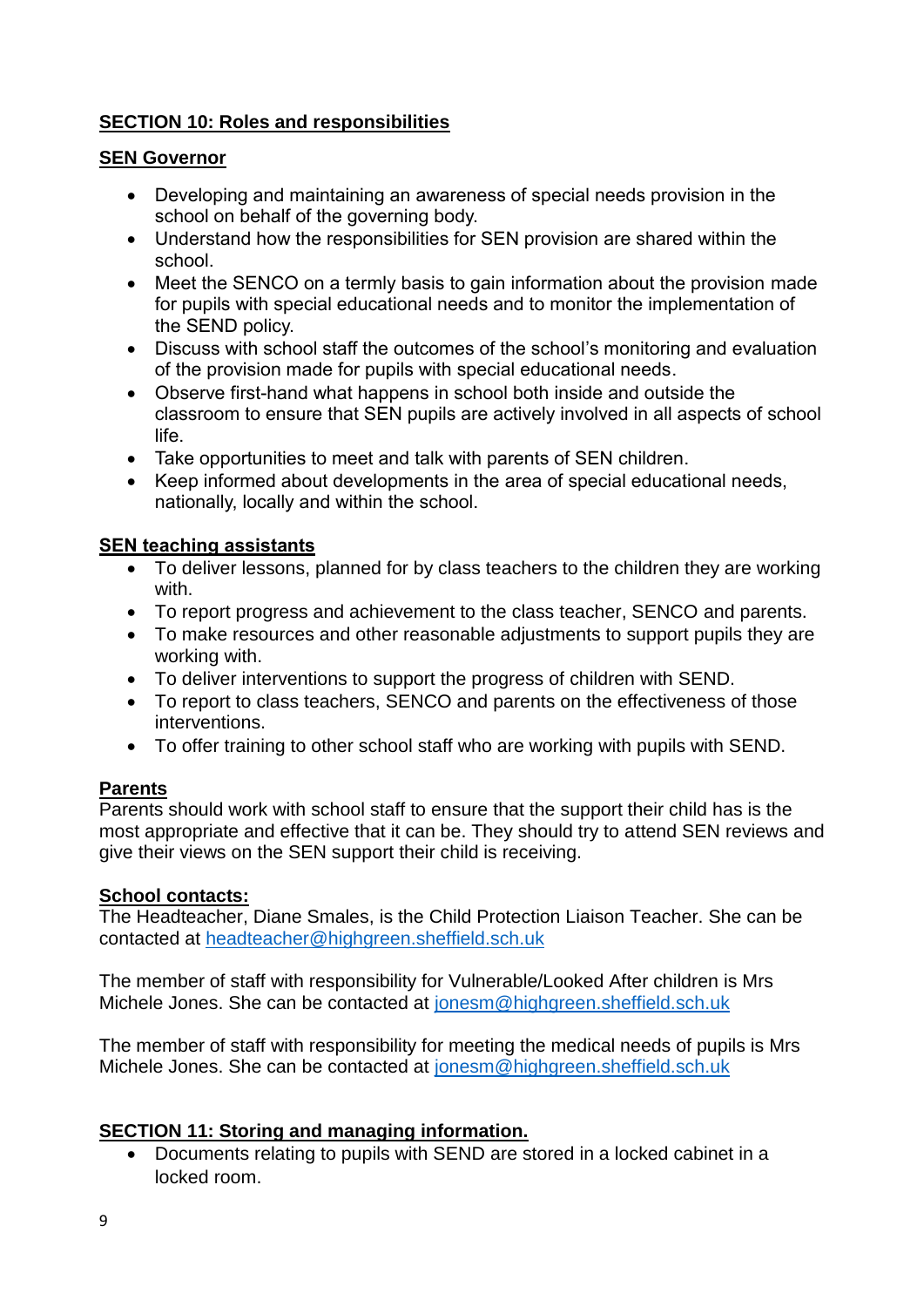- An electronic copy of the SEND register is saved in the Staff shared folder.
- An electronic copy of the SEND register and pupil's file are backed-up on a military level encrypted flash drive.

#### **SECTION 12: Reviewing the policy**

The SEND policy will be reviewed every 12 months. It will be reviewed by the working party that drafted it; this includes the SENCO, parents and a governor.

## **SECTION 13: Accessibility**

#### **Statutory responsibilities**

- The Disability Discrimination Act, as amended by the SEN and Disability Act 2001, placed a duty on schools and local authorities to plan to increase over time the accessibility of schools for disabled pupils and to implement their plans.
- Schools are required to produce accessibility plans for their individual schools and local authorities are under a duty to prepare accessibility strategies covering maintained schools in their area.

For further information, please see the High Green Primary School Accessibility Policy 2015.

#### **EAL**

- As well as documented adjustments, reasonable adjustments will be made to provide visual and other support for children with English as a second language. This should be implemented immediately the pupils enter the school.
- Letters for parents of children with EAL should be translated so that they are able to understand them.

#### **SECTION 14: Dealing with complaints**

- The first person to speak to in case of a problem is the class teacher. If they are not able to solve your problems satisfactorily, then contact the SENCO.
- If parents still feel that their complaint has not been dealt with properly, please refer to the school's complaints procedure.

#### **SECTION 15: Bullying**

For details of how High Green Primary School deals tries to prevent bullying incidents then please refer to the **Anti-bullying policy.**